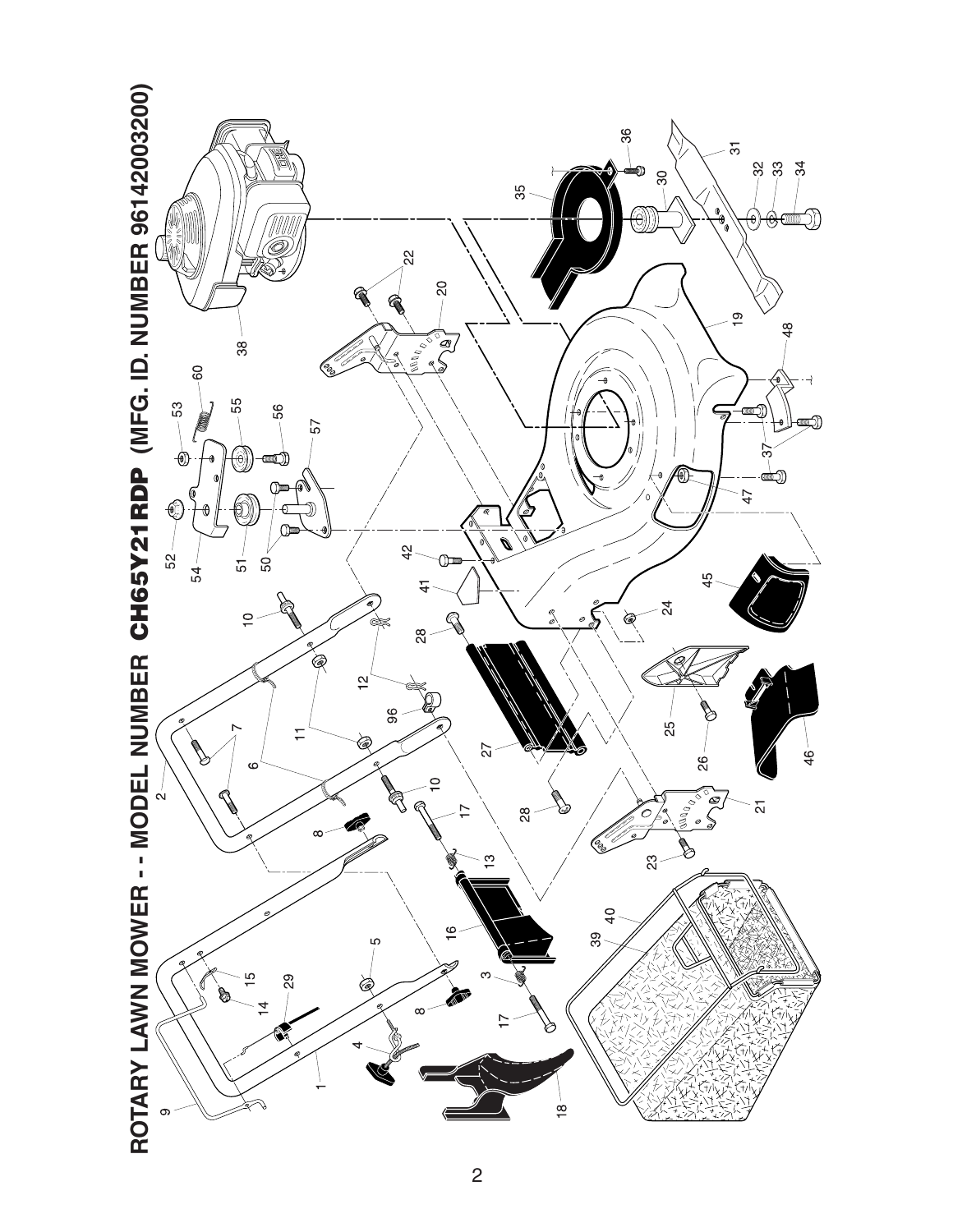|                   |             | NUMBER<br>ROTARY LAWN MOWER - - MODEL       | CH65Y21RDP     |                                | (MFG. ID. NUMBER 96142003200)         |
|-------------------|-------------|---------------------------------------------|----------------|--------------------------------|---------------------------------------|
| KEY<br>NO.        | PART<br>NO. | <b>DESCRIPTION</b>                          | KEY<br>NO.     | PART<br>$\frac{1}{2}$          | <b>DESCRIPTION</b>                    |
|                   | 194579X479  | Handle, Upper                               | က္က            | 850263                         | Washer, Lock                          |
|                   | 193664X479  | Handle, Lower                               | 34             | 851084                         | Bolt, Hex Head                        |
|                   | 86053       | Spring, Rear Door, RH                       | 35             | 188786                         | Debris Shield                         |
|                   | 194788      | Rope Guide                                  | 86             | 192325                         | Bolt                                  |
|                   | 132004      | sert 1/4-20<br>Nut, Hex, with Lockwasher In | 57             | 150406                         | Bolt, Engine                          |
|                   | 66426       | Wire, Tie                                   | 38             | $\blacksquare$<br>$\mathbf{I}$ | Engine, Honda, Model Number GCV190    |
|                   | 191574      | Bolt, Handle 5/16-18 x 2-5/8                |                |                                |                                       |
| ∞                 | 89713X428   | Knob, Handle                                |                |                                |                                       |
| တ                 | 94580X428   | Control Bar                                 | 39             | 402019                         | Grassbag                              |
|                   | 188821      | Bolt, Carriage                              | $\overline{0}$ | 194644                         | Frame, Grassbag                       |
|                   | 73930500    | Locknut, Hex 5/16-18                        | $\frac{4}{1}$  | 107339X                        | Danger Decal                          |
| $\mathbf{\Omega}$ | 51793       | Cotter, Hairpin                             | $\frac{2}{3}$  | 54583                          | Screw                                 |
|                   | 186052      | Spring, Rear Door, LH                       | 45             | 183058X428                     | <b>Mulcher Door Assembly</b>          |
|                   | 750634      | Screw                                       | $\frac{6}{4}$  | 169699X428                     | Discharge Guard                       |
|                   | 850733X004  | Bracket, Upstop                             | 47             | 88349                          | Nut, Hex                              |
|                   | 185855X428  | ings)<br>Kit, Rear Door (Includes Spr       | $\frac{8}{4}$  | 188839X004                     | Mounting Bracket, Debris Shield       |
|                   | 184193      | Bolt, Rear Door                             | 50             | 57808                          | Screw                                 |
|                   | 198170      | Plug, Mulcher                               | 57             | 193791                         | Pulley, Idler                         |
|                   | 403063      | Kit, Housing                                | 52             | 145212                         | Flanged Nut                           |
|                   | 192980X479  | Handle Bracket Asembly, LH                  | 53             | 155552                         | -ocknut                               |
| $\frac{1}{2}$     | 192979X479  | Handle Bracket Assembly, RH                 | 54             | 193792X004                     | Idler Arm                             |
|                   | 150078      | Screw, Hex Washer Head                      | 55             | 166043                         | Idler Pulley                          |
| 23                | 163183      | Bolt, Hex Head 5/16-18 x 5/8                | 56             | 160829                         | Shoulder Bolt                         |
|                   | 73800500    | 5/16-18<br>Nut, Hex, with Lockwasher Insert | 57             | 93315X004                      | Bracket Assembly                      |
|                   | 161333      | Baffle, Side                                | 58             | 182003                         | Clip, Packaging                       |
|                   | 163409      | Screw $#12 \times 5/8$                      | 8              | 182226                         | Spring, Return                        |
| 35828             | 192876      | Skirt, Rear                                 |                | 197991                         | Clip, Cable                           |
|                   | 88652       | Screw, Hinge 1/4-20 x 1.25                  |                | 162300                         | Warning Decal (not shown)             |
| 29                | 191221      | Cable, Engine Zone Control                  |                | 193733                         | Operator's Manual, English            |
| 80                | 189179      | Blade Adapter / Pulley                      |                | 193736                         | Operator's Manual, French             |
| $\overline{5}$    | 189028      | Blade, 21"                                  | Ŧ              | 403061                         | Repair Parts Manual, English / French |
| 32                | 851074      | Washer                                      |                |                                |                                       |
|                   |             |                                             |                |                                |                                       |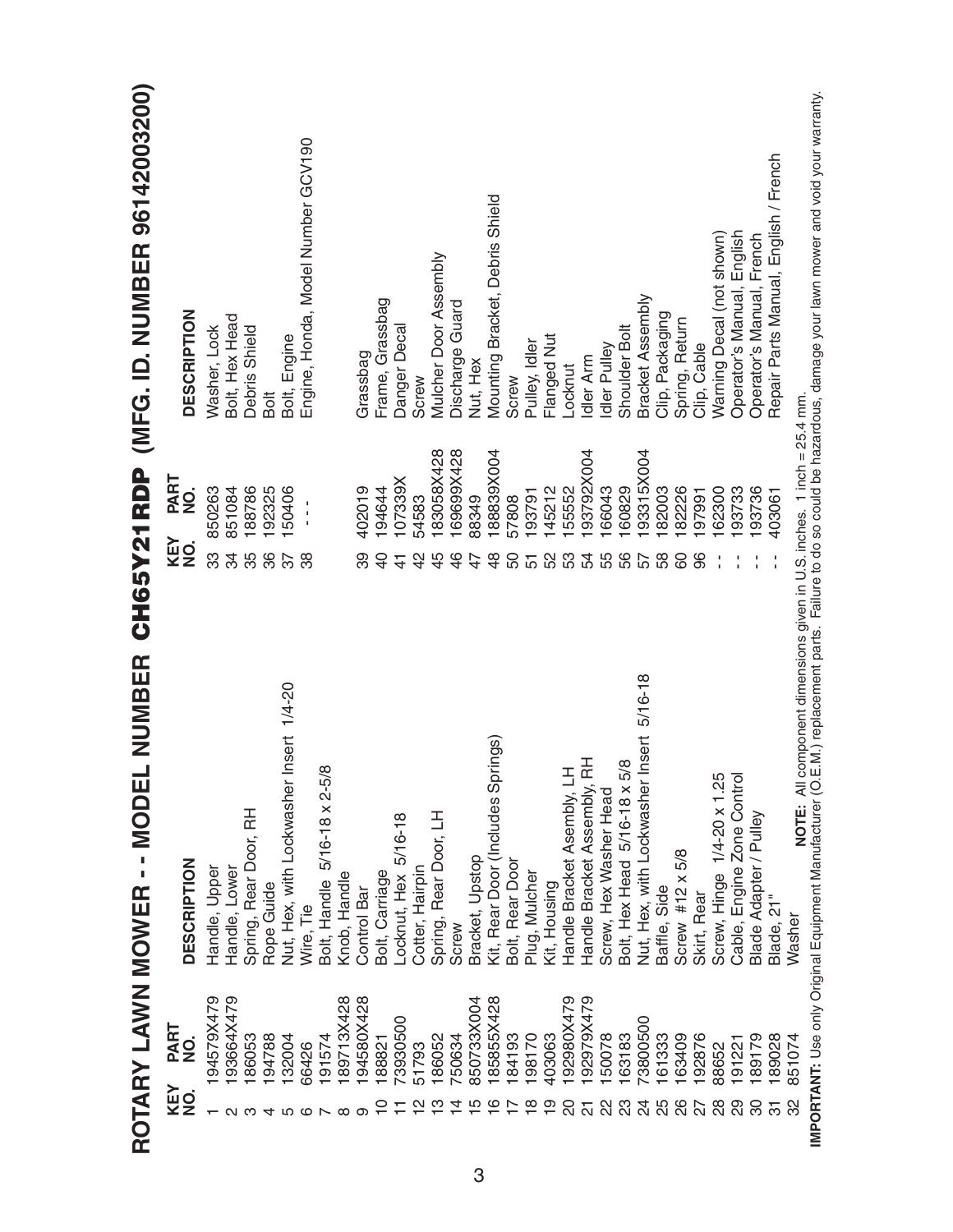